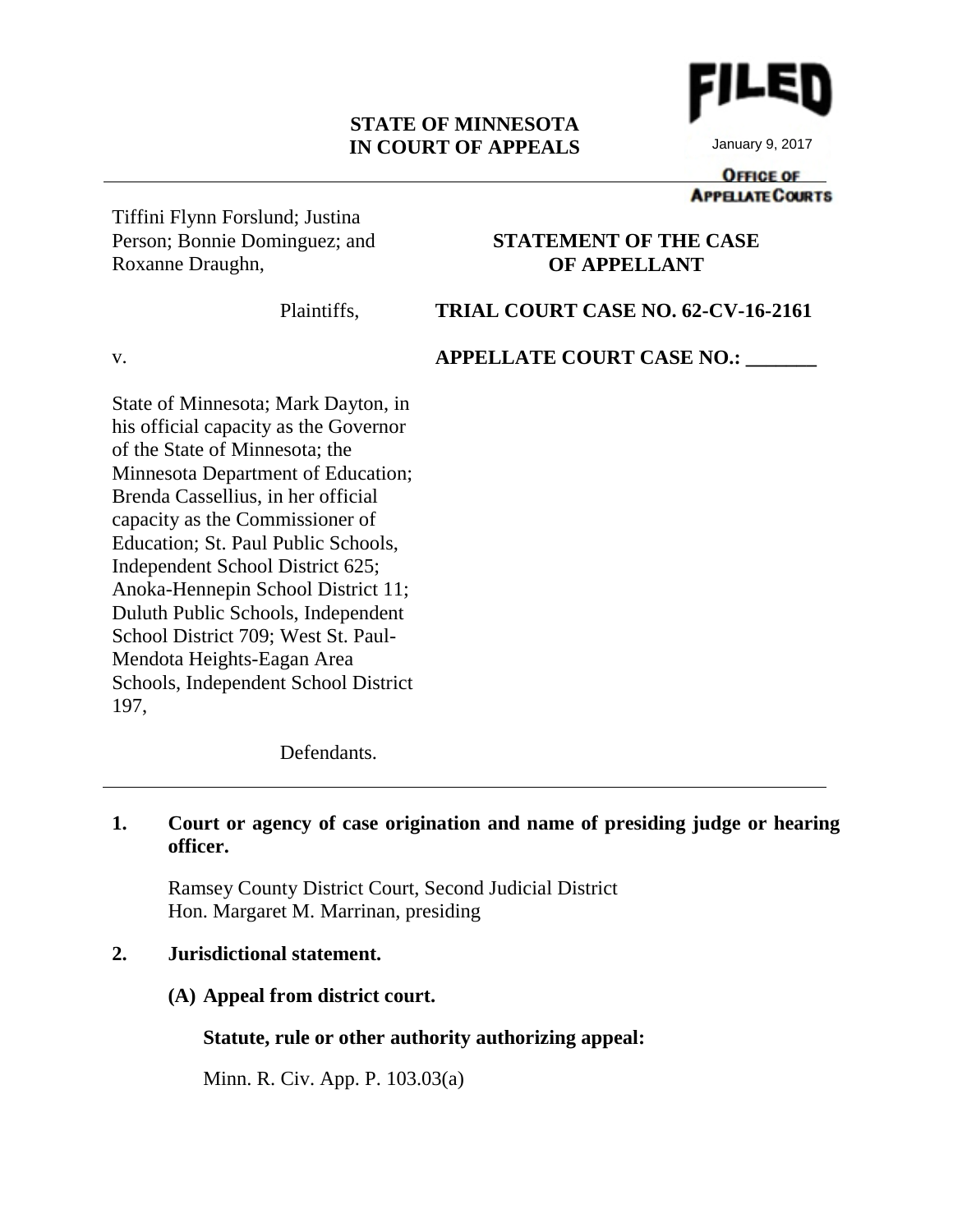**Date of entry of judgment or date of service of notice of filing of order from which appeal is taken:**

November 9, 2016

**Authority fixing time limit for filing notice of appeal (specify applicable rule or statute):**

Minn. R. Civ. App. P. 104.01, subd. 1

#### **Date of filing any motion that tolls appeal time:**

Not applicable.

**Date of filing of order deciding tolling motion and date of service of notice of filing:**

Not applicable.

**(B) Certiorari appeal.**

**Statute, rule or other authority authorizing certiorari appeal:**

Not applicable.

**Authority fixing time limit for obtaining certiorari review (cite statutory section and date of event triggering appeal time, e.g., mailing of decision, receipt of decision, or receipt of other notice):**

Not applicable.

**(C) Other appellate proceedings.**

**Statute, rule or other authority authorizing appellate proceeding:**

Not applicable.

**Authority fixing time limit for appellate review (cite statutory section and date of event triggering appeal time, e.g., mailing of decision, receipt of decision, or receipt of other notice):**

Not applicable.

**(D) Finality of order or judgment.**

**Does the judgment or order to be reviewed dispose of all claims by and against all parties, including attorney fees? Yes (X)**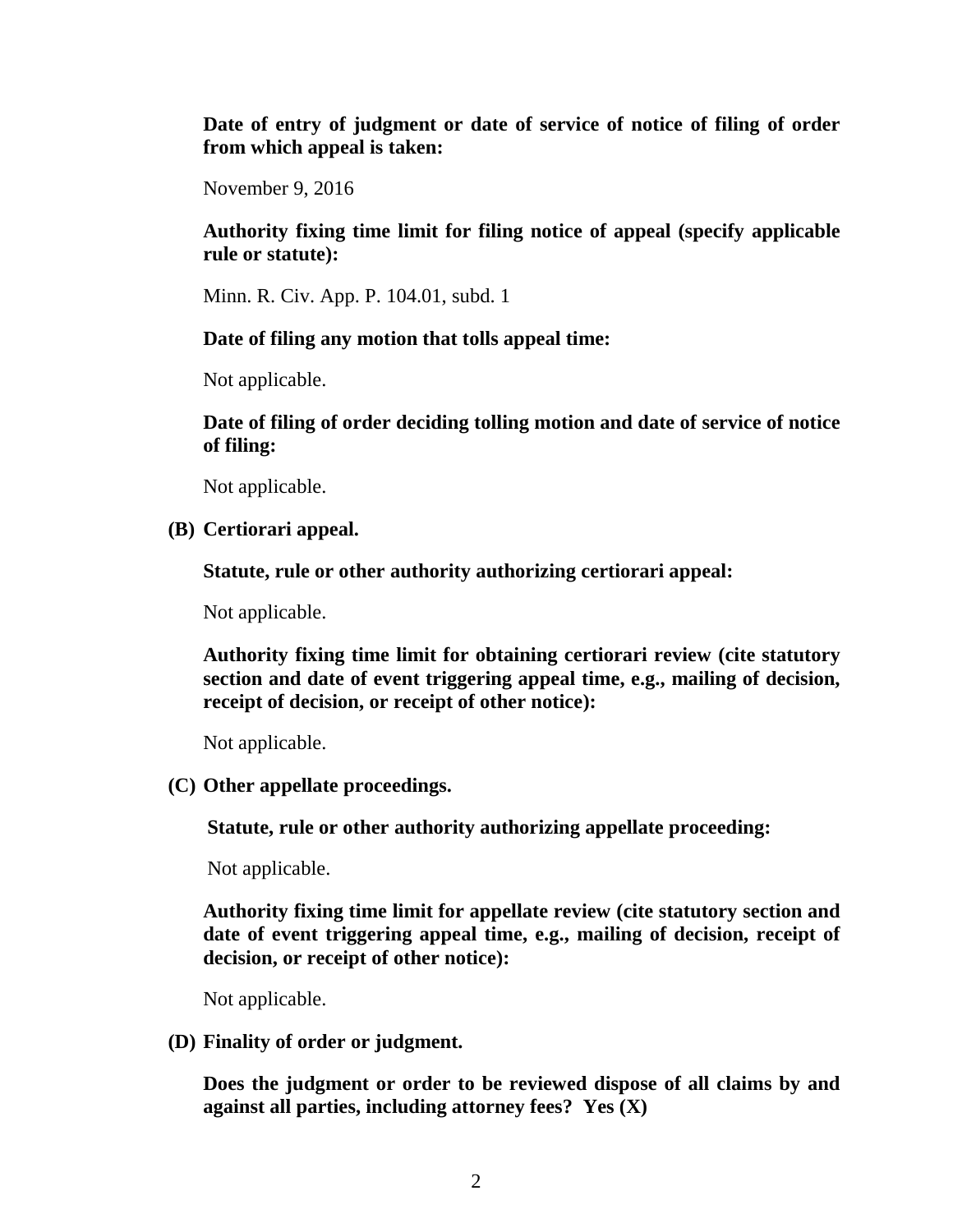**Did the district court order entry of a final partial judgment for immediate appeal pursuant to Minn. R. Civ. App. P. 104.01? Yes ( ) No ( ) or**

Not applicable.

**If yes, provide date of order:**

Not applicable.

**If no, is the order or judgment appealed from reviewable under any exception to the finality rule? Yes ( ) No ( )**

**If yes, cite rule, statute, or other authority authorizing appeal:**

Not applicable.

**(E) Criminal only:**

**Has a sentence been imposed or imposition of sentence stayed? Yes ( ) No ( )**

**If no, cite statute or rule authorizing interlocutory appeal:**

Not applicable.

# **3. State type of litigation and designate any statutes at issue.**

This is a case involving a constitutional challenge to certain sections of Minnesota's Continuing Contract Law, Minn. Stat. § 122A.40, and Tenure Act, Minn. Stat. § 122A.41.

# **4. Brief description of claims, defenses, issues litigated and result below. For criminal cases, specify whether conviction was for a misdemeanor, gross misdemeanor, or felony offense.**

Plaintiffs are mothers of children who attend (or have attended) public schools across the state of Minnesota. Plaintiffs' children are united by a common, unfortunate thread: They have each been assigned to chronically ineffective teachers (and face a substantially increased risk of being assigned to chronically ineffective teachers), whose employment is protected by Minnesota's Continuing Contract Law, Minn. Stat. § 122A.40, and Tenure Act, Minn. Stat. § 122A.41 (collectively, the "Challenged Statutes"). By providing near-permanent job security to chronically ineffective teachers, the Challenged Statutes jeopardize Plaintiffs' children's fundamental right to a general and uniform system of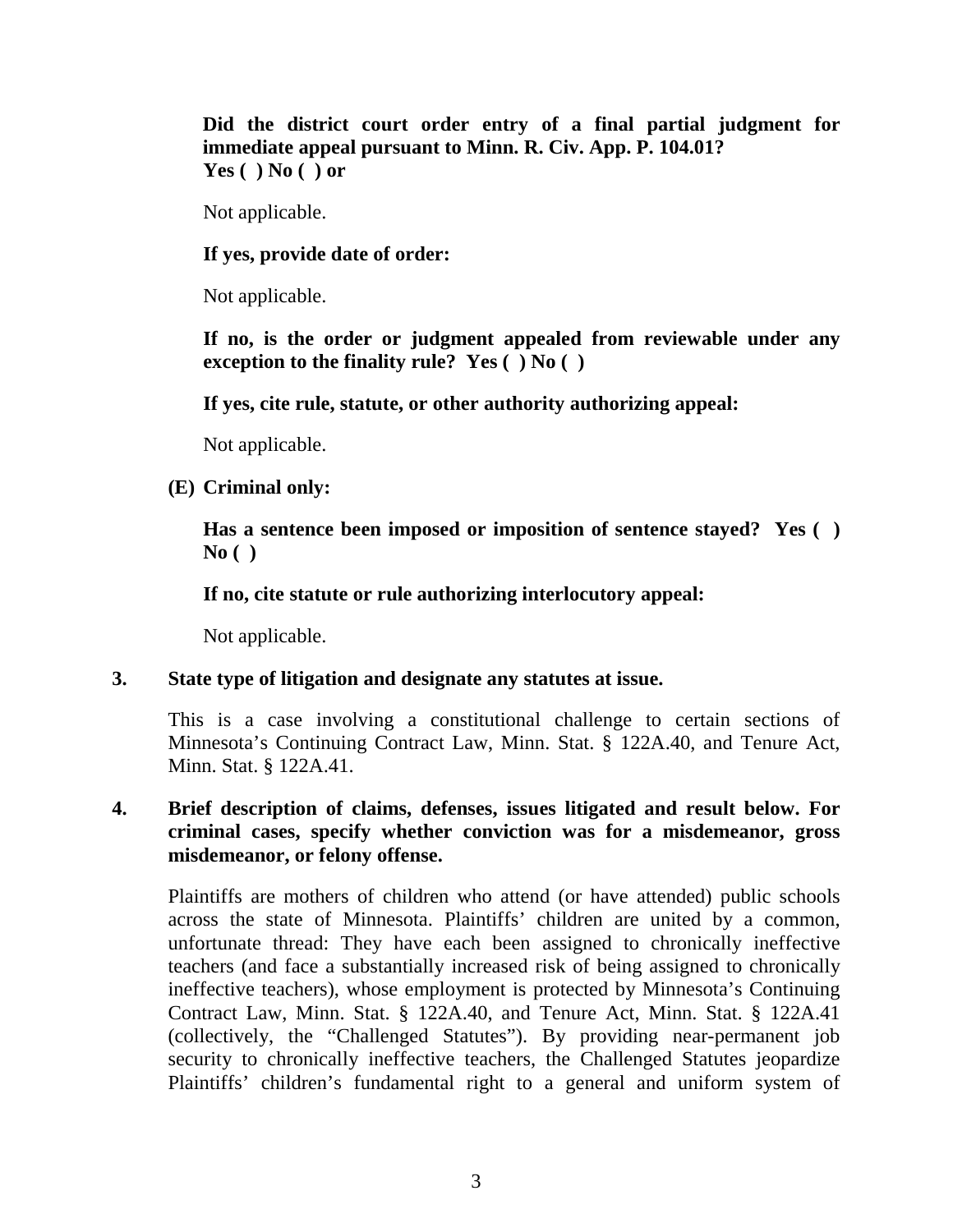education *and* an adequate education, as guaranteed by Article XIII, section 1 of the Minnesota Constitution (the "Education Clause").

On April 13, 2016, Plaintiffs filed a complaint seeking a declaration that the Challenged Statutes burden their children's fundamental right to a general, uniform, and adequate system of education. Plaintiffs' complaint raised facial and as-applied claims for relief, and named as defendants the State of Minnesota; Mark Dayton, in his official capacity as the Governor of the State of Minnesota; the Minnesota Department of Education; and Dr. Brenda Cassellius, in her official capacity as the Commissioner of Education (collectively, the "State Defendants"). Plaintiffs' complaint further alleged that the Challenged Statutes violate the Minnesota Constitution's guarantee of equal protection of the law by creating an unjustifiable distinction between students taught by effective teachers and students taught by ineffective teachers; *and* its guarantee of due process of law by depriving children taught by ineffective teachers of their fundamental right to an adequate education without first providing notice and an opportunity to be heard.

On May 2, 2016, before the State Defendants submitted a responsive pleading, Plaintiffs filed their amended complaint. This amended complaint differed from the original complaint only to the extent that Plaintiffs added as-applied claims for relief against the individual school districts where Plaintiffs' children attend school (collectively, the "School District Defendants"). In particular, Plaintiffs alleged that these districts' policies and practices adopted in response to the Challenged Statutes result in as-applied violations of the Minnesota Constitution's Education, Equal Protection, and Due Process Clauses.

On June 16, 2016, the State Defendants and the School District Defendants each filed motions seeking dismissal of Plaintiffs' complaint in its entirety, and with prejudice. The Defendants' various objections distilled to three themes: (i) the district court lacked jurisdiction over Plaintiffs' claims because Plaintiffs failed to allege facts sufficient to establish a justiciable controversy among the parties; (ii) the district court lacked jurisdiction over Plaintiffs' claims because Plaintiffs' complaint amounted to a non-justiciable attack on legislative policy; and (iii) even assuming that that the district court properly maintained jurisdiction, Plaintiffs' claims still failed because no set of facts exist which would support granting a declaration that the Challenged Statutes are unconstitutional under the Education Clause, the Equal Protection Clause, or the Due Process Clause.

On July 5, 2016, Plaintiffs filed their consolidated opposition to the Defendants' motions to dismiss. In addition to answering each of the points raised in the Defendants' various motions to dismiss, Plaintiffs specifically requested the opportunity to amend and re-file should the district court determine that any or all of Plaintiffs' claims should be dismissed for lack of jurisdiction or failure to state a claim.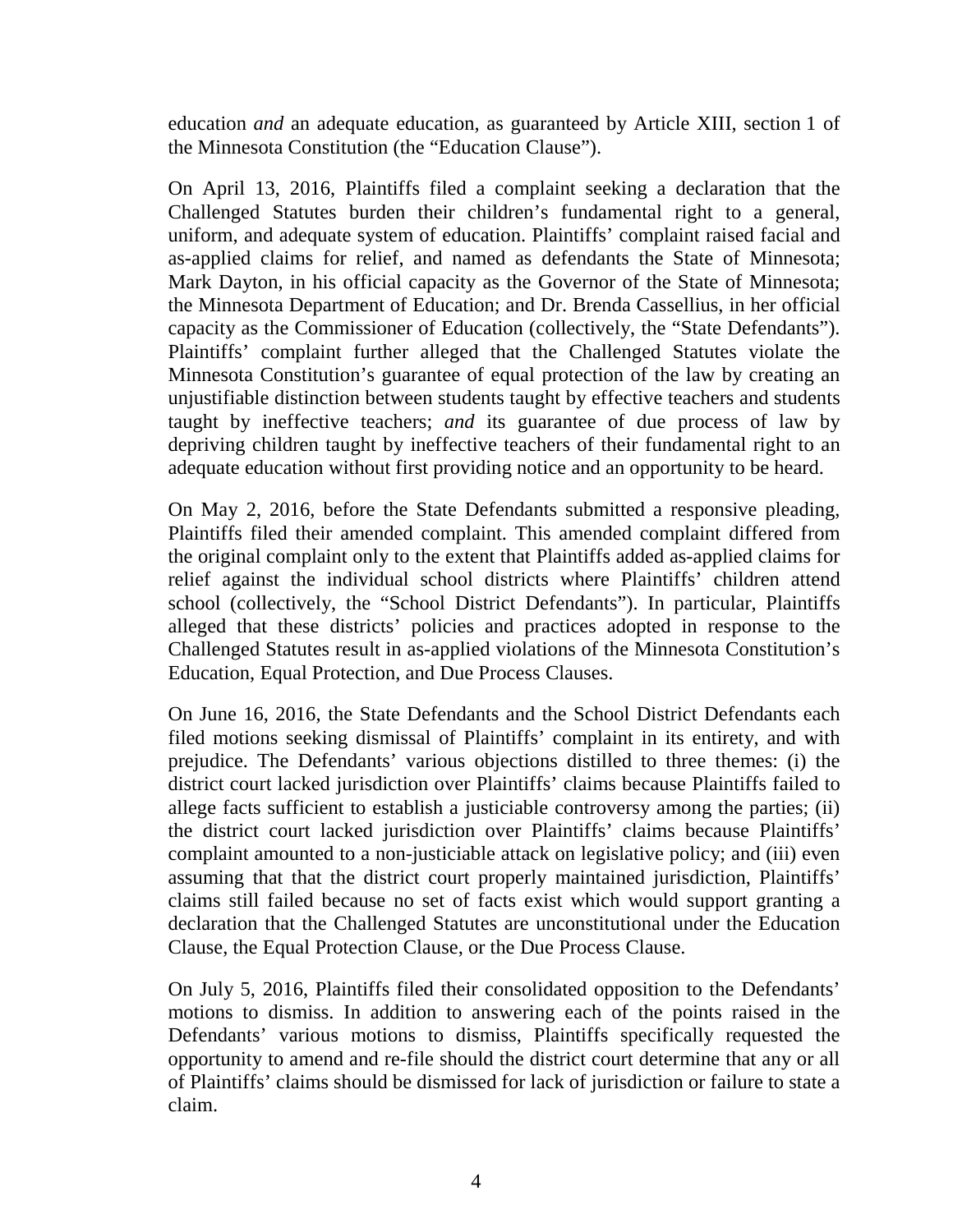On July 14, 2016, the district court heard oral argument on the Defendants' motions to dismiss. Thereafter, on October 26, 2016, the district court granted the Defendants' various motions to dismiss in their entirety, dismissing Plaintiffs' complaint with prejudice. First the court determined that Plaintiffs' complaint failed for lack of subject matter jurisdiction because Plaintiffs lack standing to seek a declaratory judgment regarding the constitutionality of the Challenged Statutes *and* because Plaintiffs' claims are barred by the political question doctrine. Thereafter, the Court determined that Plaintiffs' complaint failed for failure to state a cognizable claim under any of the constitutional provisions invoked. The district court did not address Plaintiffs' request for leave to amend.

On November 9, 2016, the district court entered judgment. Plaintiffs appeal the district court's judgment and seek review of the Order of October 26, 2016 as it relates to the State Defendants only.

#### **5. List specific issues proposed to be raised on appeal.**

Did the district court err as a matter of law when it determined that Plaintiffs lacked standing to seek a declaration that the Challenged Statutes burden their children's fundamental right a general and uniform system of education that provides an adequate education to all students in Minnesota?

Did the district court err as a matter of law when it determined that Plaintiffs' claims "relate to the wisdom of … legislative policy" and are therefore immune from judicial review under the political question doctrine?

Did the district court err as a matter of law when it dismissed Plaintiffs' Education Clause claims with prejudice upon a determination that no set of facts, if proved, would establish that the Challenged Statutes unconstitutionally burden children's fundamental right a general and uniform system of education that provides an adequate education to all students in Minnesota?

Did the district court err as a matter of law when it dismissed Plaintiffs' Equal Protection Clause claims with prejudice upon a determination that no set of facts, if proved, would establish that the Challenged Statutes unconstitutionally burden children's right to equal protection of the law by creating an unjustifiable distinction between students that are taught by effective teachers (and therefore receive their rightful adequate education) and students that are taught by ineffective teachers (and therefore do not receive their rightful adequate education)?

Did the district court abuse its discretion when it dismissed Plaintiffs' complaint in its entirety and with prejudice, without first providing Plaintiffs an opportunity to amend?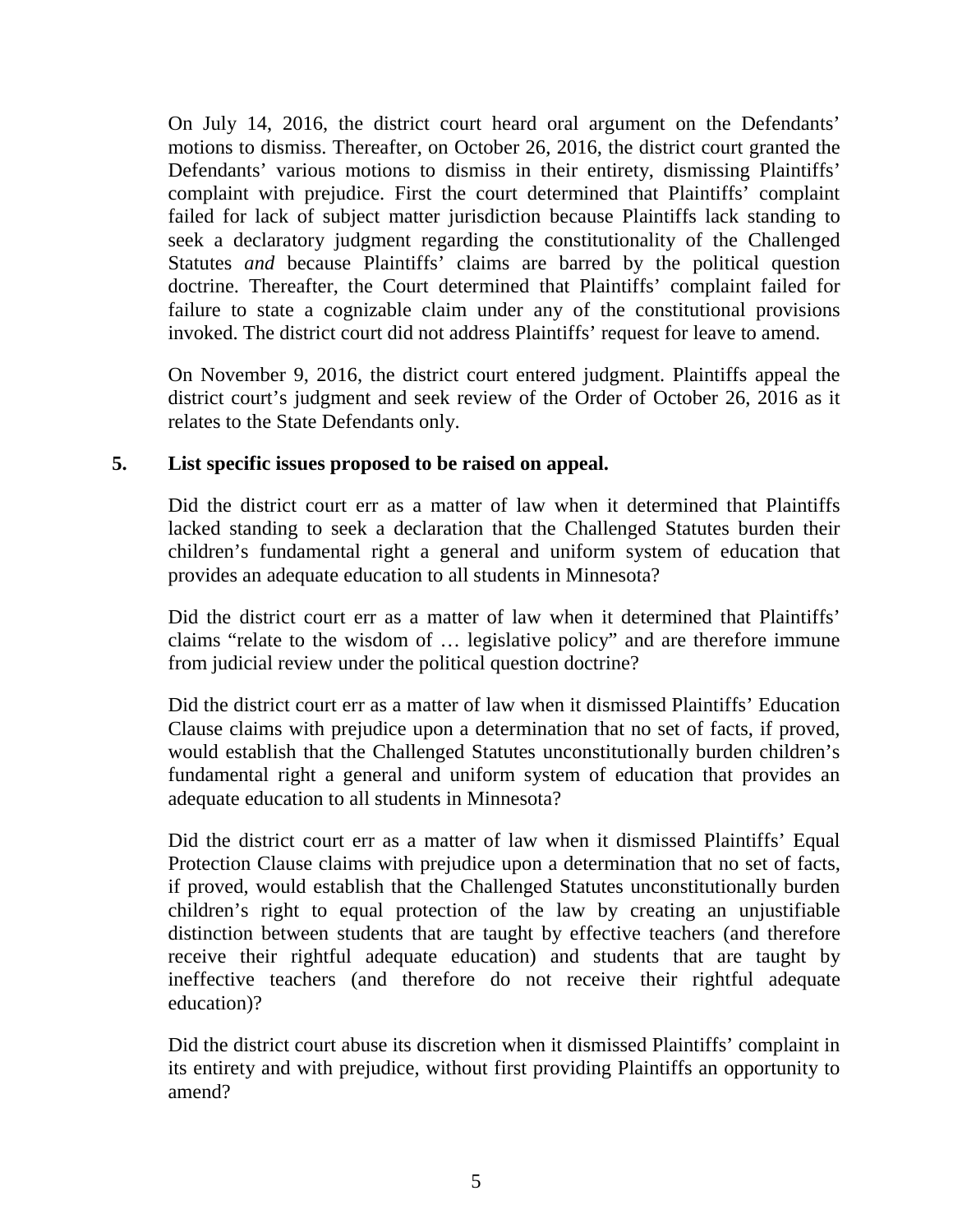#### **6. Related appeals.**

# **List all prior or pending appeals arising from the same action as this appeal. If none, so state.**

Appellants are not aware of any other appeals arising from this action.

**List any known pending appeals in separate actions raising similar issues to this appeal. If none are known, so state.**

Appellants are not aware of any appeals in separate actions raising issues similar to this appeal.

#### **7. Contents of record.**

**Is a transcript necessary to review the issues on appeal? Yes ( ) No (X)**

**If yes, full () or partial ( ) transcript?**

**Has the transcript already been delivered to the parties and filed with the trial court administrator? Yes () No (X)**

**If not, has it been ordered from the court reporter? Yes () No (X)**

**If a transcript is unavailable, is a statement of the proceedings under Rule 110.03 necessary? Yes () No (X)**

**In lieu of the record as defined in Rule 110.01, have the parties agreed to prepare a statement of the record pursuant to Rule 110.04? Yes () No (X)**

**8. Is oral argument requested? Yes (X) No ( )**

**If so, is argument requested at a location other than that provided in Rule 134.09, subd. 2? Yes ( ) No (X)**

**If yes, state where argument is requested:**

Not applicable.

# **9. Identify the type of brief to be filed.**

**Formal brief under Rule 128.02. (X)**

**Informal brief under Rule 128.01, subd. 1 (must be accompanied by motion to accept unless submitted by claimant for reemployment benefits). ( )**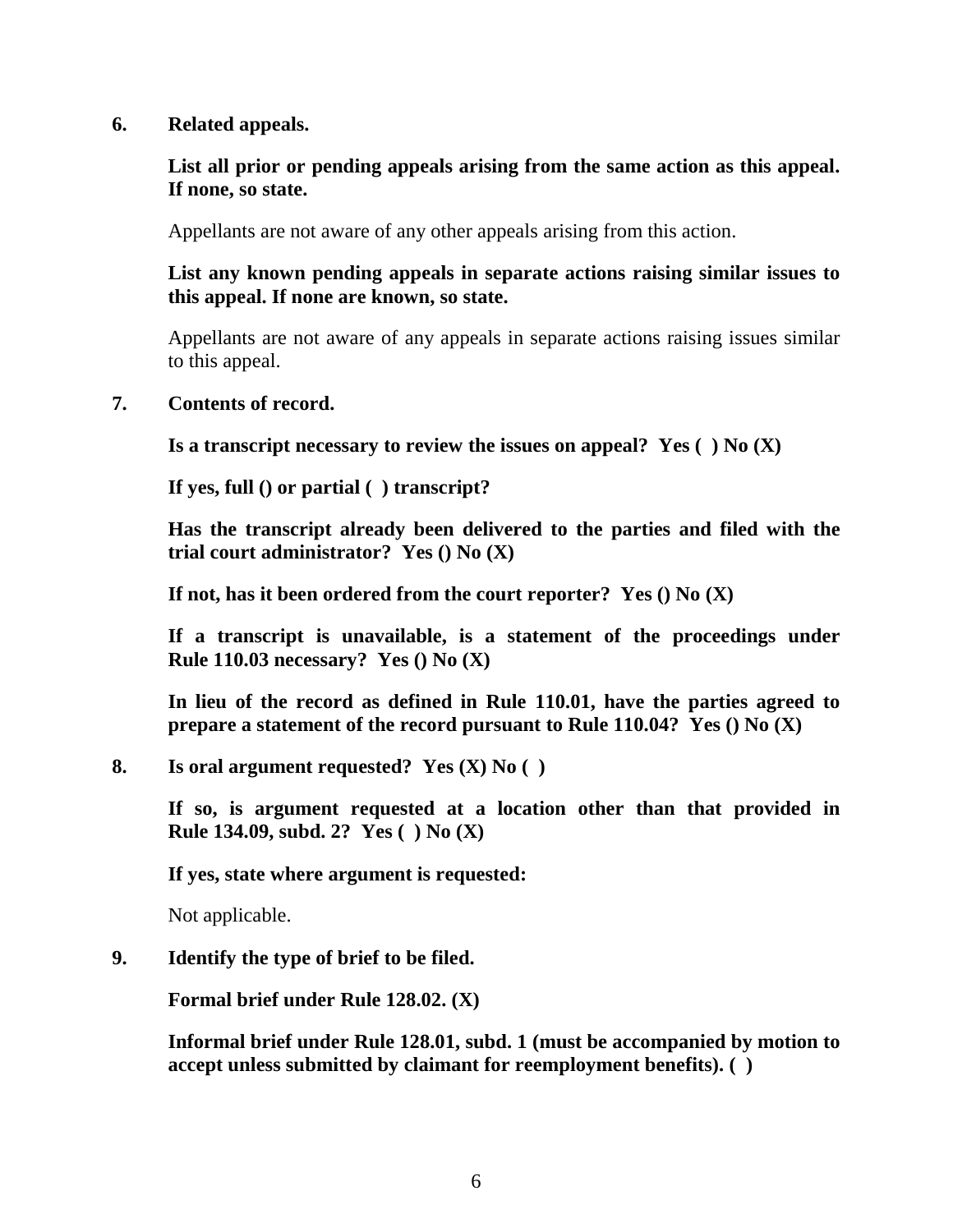**Trial memoranda, supplemented by a short letter argument, under Rule 128.01, subd. 2. ( )**

**10. Names, addresses, zip codes and telephone numbers of attorney for appellant and respondent.**

| <b>Attorneys for Appellants</b>                | <b>Attorneys for Respondents</b>            |
|------------------------------------------------|---------------------------------------------|
| Tiffini Flynn Forslund, Justina Person,        | State of Minnesota; Mark Dayton, in his     |
| <b>Bonnie Dominguez, and Roxanne</b>           | official capacity as the Governor of the    |
| Draughn:                                       | <b>State of Minnesota; the Minnesota</b>    |
|                                                |                                             |
|                                                | <b>Department of Education; and Brenda</b>  |
| FISHMAN HAYGOOD, L.L.P.                        | Cassellius, in her official capacity as the |
| James R. Swanson (LA #18455)                   | <b>Commissioner of Education:</b>           |
| Alysson L. Mills (LA #32904)                   |                                             |
| Jesse C. Stewart (LA #36282)                   | <b>OFFICE OF THE ATTORNEY GENERAL</b>       |
| 201 St. Charles Avenue, 46 <sup>th</sup> Floor | <b>State of Minnesota</b>                   |
| New Orleans, Louisiana 70170-4600              | Alethea M. Huyser, Assistant Solicitor      |
| Telephone: (504) 586-5252                      | General (MN #0389270)                       |
| Facsimile: (504) 586-5250                      | Andrew Tweeten, Assistant Attorney          |
| jswanson@fishmanhaygood.com                    | General (MN #0395190)                       |
| amills@fishmanhaygood.com                      | 445 Minnesota Street, Suite 1100            |
| jstewart@fishmanhaygood.com                    | St. Paul, MN 55101-2128                     |
|                                                | Telephone: $(651) 757 - 1243$               |
| <b>BASSFORD REMELE</b>                         | Facsimile: (651) 282-5832                   |
| A Professional Association                     | alethea.huyser@ag.state.mn.us               |
| Lewis A. Remele, Jr. (MN #90724)               | andrew.tweeten@ag.state.mn.us               |
| Frederick E. Finch (MN #29191)                 |                                             |
| Kate L. Homolka (MN #395229)                   |                                             |
| 33 South Sixth Street, Suite 3800              |                                             |
| Minneapolis, Minnesota 55402-3707              |                                             |
| Telephone: (612) 333-3000                      |                                             |
| Facsimile: (612) 333-8829                      |                                             |
| lremele@bassford.com                           |                                             |
| ffinch@bassford.com                            |                                             |
| khomolka@bassford.com                          |                                             |
|                                                |                                             |
| and                                            |                                             |
|                                                |                                             |
| Nekima Levy-Pounds (MN #335101)                |                                             |
| 2901 Lyndale Avenue N.                         |                                             |
| Minneapolis, Minnesota 55411                   |                                             |
|                                                |                                             |
| Telephone:<br>$(612)$ 210-3734                 |                                             |
| nekimalevypounds@gmail.com                     |                                             |